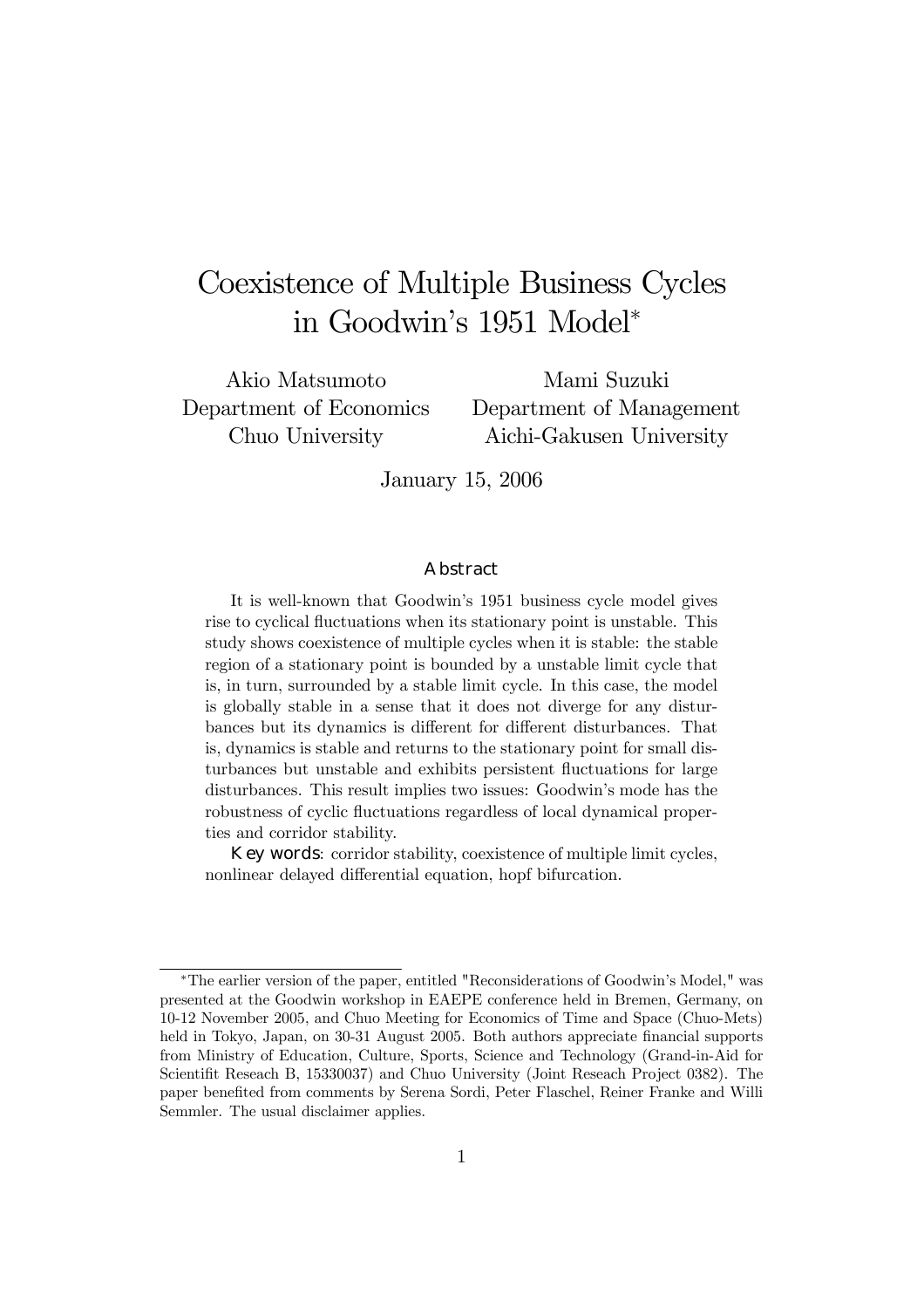## 1 Introduction

In this study, we re-examine the dynamics of the business cycle model constructed by Goodwin (1951) and exhibit coexistence of multiple limit cycles when a stationary point is locally stable. Goodwin develops a nonlinear accelerator business cycle model and shows that it can bring about a stable limit cycle when the stationary state is locally unstable. This study focuses on the unstable case on which very few attempts have been made. Thus it aims to complement Goodwin's dynamical analysis on nonlinear business cycle.

Goodwin proposes five different versions of his business cycle model. The first version assumes the piecewise linear function with three levels of investment. It is a text-book model that can give a simple exhibition of the value non-linearities have for generating endogenous cycles without relying on structually unstable parameters, exogenous shocks, etc. The piecewise linear investment function, which can be thought as the crudest or simplest of the non-linear accelerator, is replaced with a smooth nonlinear investment function in the second version. Cyclical fluctuations of output are shown to exist and be independent of initial conditions. However the second version includes a unfavorable phenomenon, namely, investments jump discontinuously, which is not observed in the real economic world. "In order to come close to reality" (p.11, Goodwin(1951)), the production lag is introduced in the third version. Although no dynamical considerations are given to the third version, an existence of a stable limit cycle is examined in the forth version, which is a linear approximation of the third version with respect to the production lag. The fifth version is recently reconsidered by Lorenze (1987) as a forced oscillator system in which the emergence of chaotic motion is demonstrated.

Thus far, a lot of efforts have been devoted to investigate the dynamic structure of the fourth version. Recently Sasakura (1996) gives an elegant proof of the stability and uniqueness of Goodwin's cycle. Thus it has been confirmed that Goodwin's model possesses a unique stable limit cycle. Since all these results are obtained under the condition for which a stationary point is locally unstable, we can ask a natural question: is cyclic behavior robust under locally stable circumstances?

The main result of this study is to provide a positive answer to this question. For this purpose, we augment the fourth version by introducing an nonlinear investment function of arctangent type and demonstrate coexistence of a stable stationary point, a unstable limit cycle, and a stable limit cycle. The Poincaré-Bendixson theorem is a usual procedure for detecting a cycle in a two-dimensional continuous dynamical model whose trajectories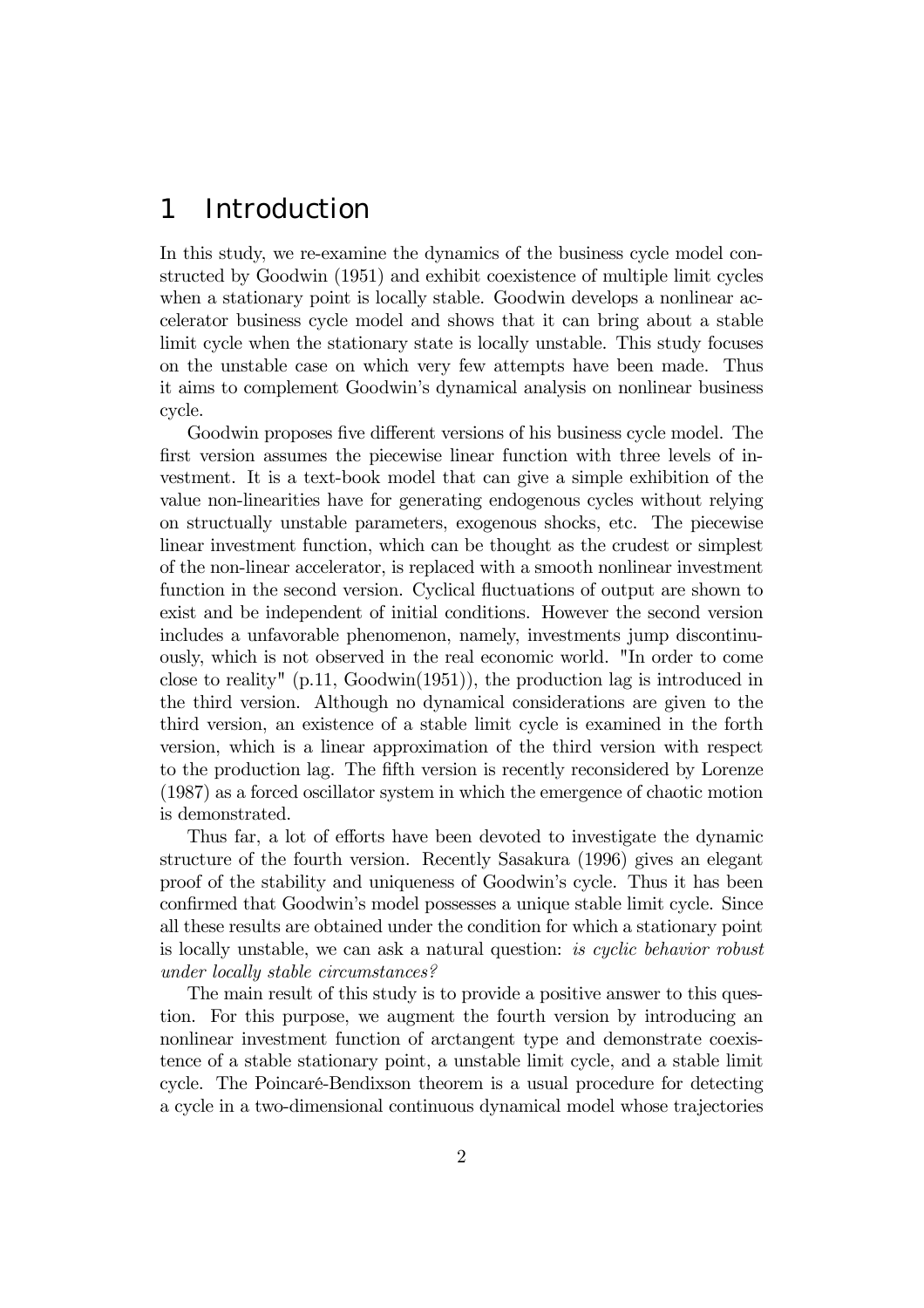are unstable in a vicinity of the stationary point. However, the theorem is rendered inapplicable since we deal with the local stability case. We combine the theorem with the Hopf bifurcation theorem and then characterize the global dynamics to show coexistence. Coexistence of multiple cycles is also shown in Kaldor's business cycle model by Grasman and Wentzel (1994) and in a Metzlerian inventory cycle model by Matsumoto (1996) whose approach we resume here.

We also turn our attentions to dynamics of the second version with a unstable stationary point to which only limited efforts has been devoted. Since it is a nonlinear differential equation, analytical considerations seem fruitless. Yet, we perform numerical simulations to find what effects the production lag produces on the characteristics (i.e., length and amplitude) of cyclical fluctuations of output.

In what follows, Section 2 overviews three versions from the second to the fourth of Goodwin's business cycle model and reveals the characteristics of Goodwin's cycle. Section 3 points to the new results that the approximated version exhibits corridor stability in which it could be stable for small shocks but unstable and generates multiple limit cycles for large shocks. Section 4 makes concluding remarks.

## 2 Goodwin Business Cycle Model

This section is divided into three parts. Each of three versions of Goodwin's model are reviewed in each subsection. In particular, we recapitulate the basic element of the second version. Assuming an explicit form of the nonlinear investment function, we numerically simulate the model to see what dynamics it can generate in Section 2.1. Then we introduce the production lag into the second version to get the third version and perform, again, numerical simulations to find how the lag affects the characteristics(i.e., the length of a period and the amplitude) of endogenous cycles in Section 2.2. Finally, we derive the most popular version by expanding the third version with respect to the lag and reveal the stability condition in Section 2.3.

### 2.1 Basic Model

The second model, which we call the basic model, is summarized as follows.

$$
\begin{cases}\n\varepsilon \dot{y}(t) = \dot{k}(t) - (1 - \alpha) y(t), \\
\dot{k}(t) = \varphi(\dot{y}(t)).\n\end{cases} (1)
$$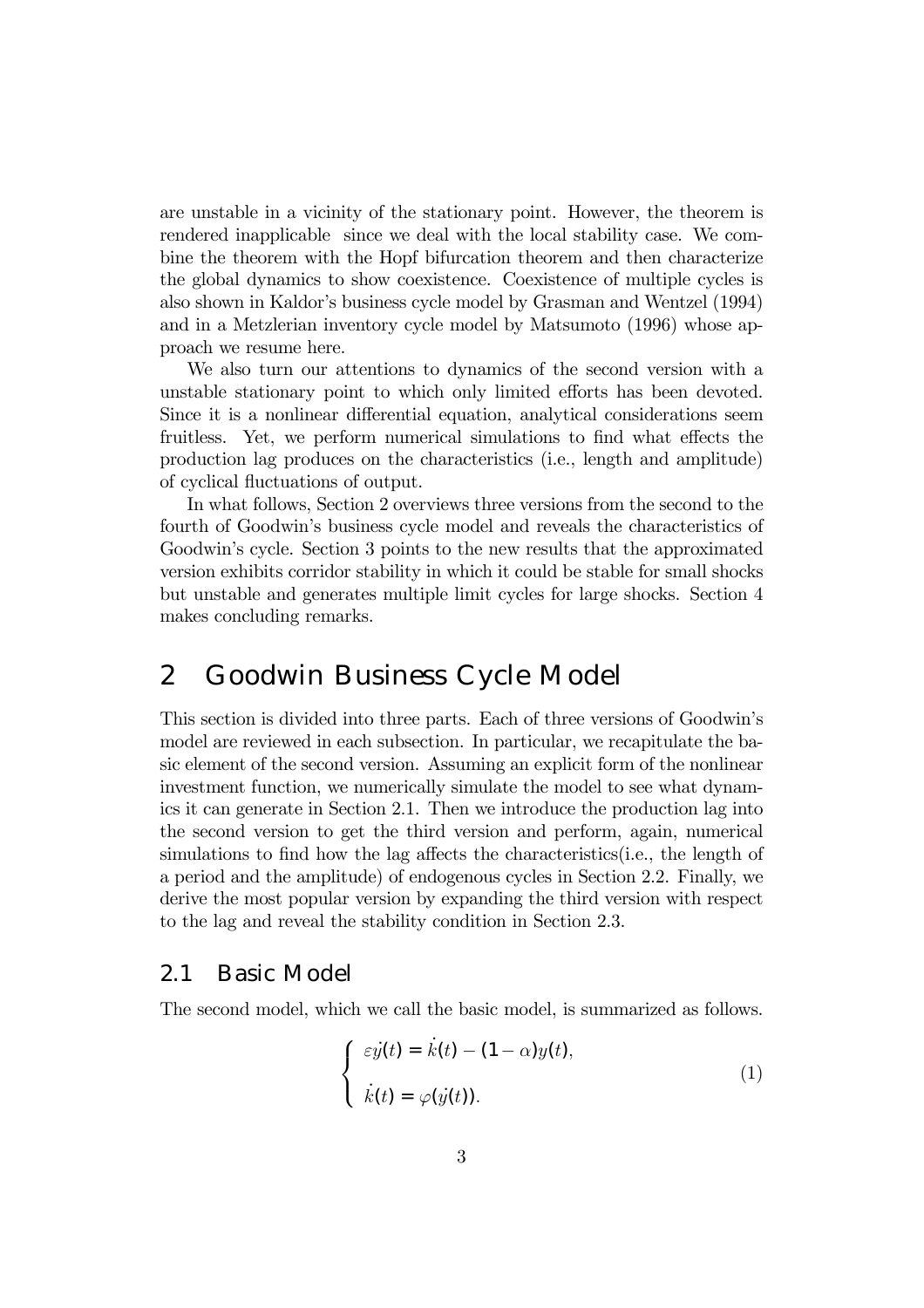k is capital stock, y income,  $\alpha$  the marginal propensity to consume to be positive and less than unity, and  $\varepsilon$  the output adjustment coefficient. The first equation defines an adjustment process of national income in a such a way that national income rises or falls if and only if investment is greater or less than savings. The second is an adjustment process of capital stock based on the acceleration principle, according to which investment depends on the rate of change in national income. On the other hand, we depart from Goodwin's non-essential assumption of positive autonomous expenditure and will work with zero-autonomous expenditure for the reason of simplicity. An direct consequence is that an equilibrium solution or a stationary point of the basic model is  $y(t) = \dot{y}(t) = 0$  for all t. Inserting the second equation into the first and arranging terms gives dynamics of the national income,

$$
\varepsilon y(t) - \varphi(y(t)) + (1 - \alpha)y(t) = 0. \tag{2a}
$$

This is a first-order nonlinear differential equation. Once we specify an explicit form of the investment function and set an initial income, dynamics of y is accordingly determined.

About the induced investment,  $\varphi(y(t))$ , we adapt a *non-linear* acceleration principle, by which we mean that the investment can be considered to be proportional to the change in national income in a neighborhood of the equilibrium income but get inflexible (i.e., less elastic) for the extreme large or small values of income. Goodwin assumes a piecewise linear investment function in his simulations. Following his spirit, but for the sake of analytical convenience, we assume a smooth nonlinear investment function;

Assumption 1. The investment function takes a form of an arctangent type,

$$
\varphi(y(t)) = \delta \left\{ \tanh(y(t) - a) - \tanh(-a) \right\}, \ \delta > 0 \text{ and } a > 0.
$$

This function has a "ceiling" and a "floor" and is asymmetric when a parameter, a, is a non-zero. In what follows, we set  $a = 1$  to shift the function upward by  $\frac{\pi}{4}$  and rightward so as to make the function pass through the origin and  $\delta = \frac{12}{\pi}$  so that the ceiling is three time higher than the floor as in Goodwin. We assume, in this and the next subsection, the stationary point to be locally unstable by making

**Assumption 2.** 
$$
\frac{d\varphi(0)}{dy}
$$
 is greater than  $\varepsilon$ .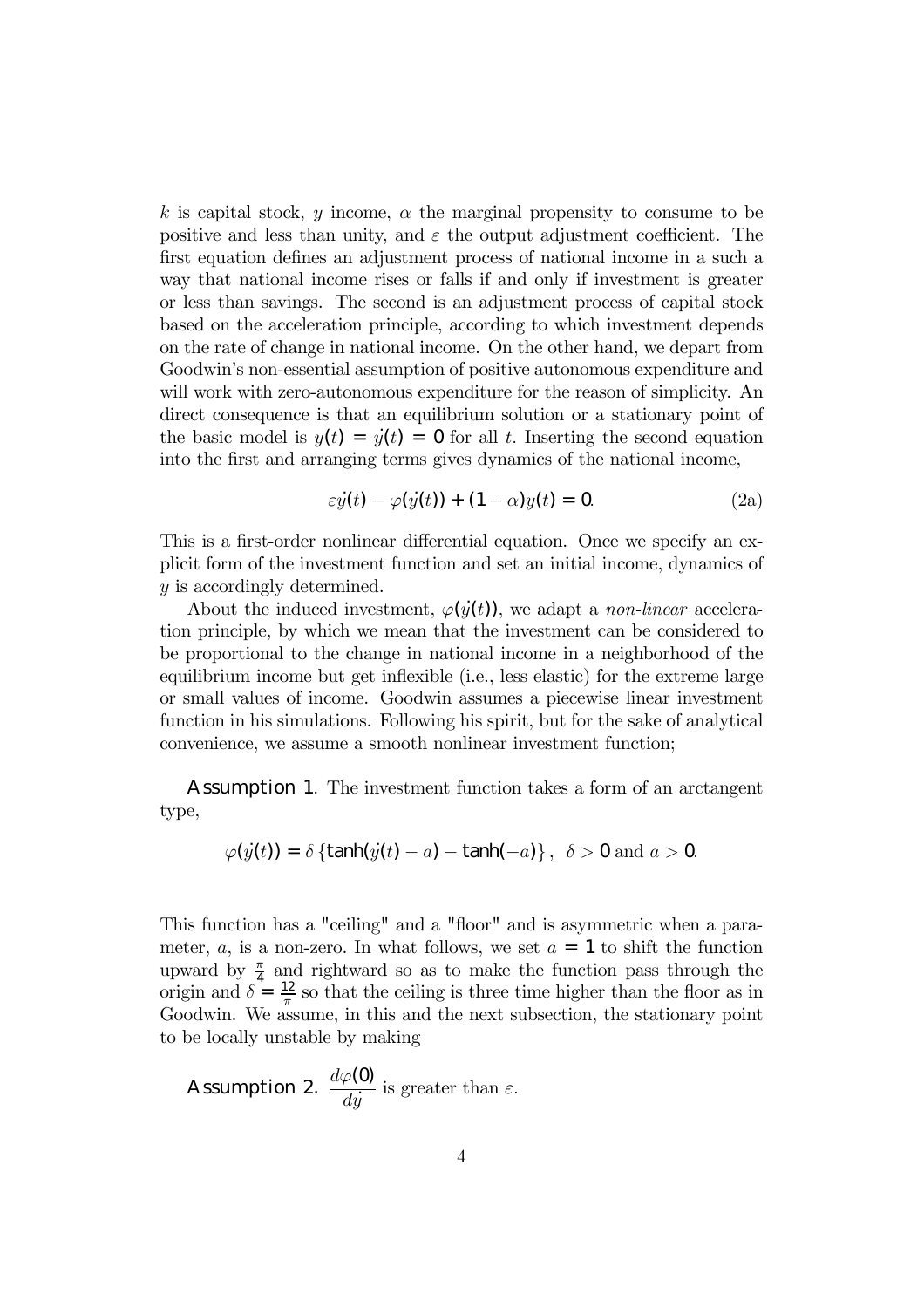To find out what dynamics the basic model can generate, we perform numerical simulations. An initial point is set at  $y(0) = 10$ , and in throughout numerical examples below, all the parameters are fixed at  $\varepsilon = 0.5$  and  $\alpha =$ 0.6 as in Goodwin. The numerical results are given in Figure 1 in which an endogenous cycle is illustrated in its right and the corresponding time path in its left. Along the mirror imaged N-shaped  $y = 0$  locus in the right, the initial point denoted by  $I_0$  is displaced slightly upward to point A, at which investment switches discontinuously from positive to negative. In consequence the orbit jumps from point A to point B. With negative  $y(t)$ at point  $B$ , the national income gradually declines from point  $B$  to point  $C$ . Once point C is reached, investment, again, switches discontinuously from negative to positive. In other word, the orbit jumps again to point  $D$  from point  $C$ , from which the national income glides toward point  $A$ , and then the process repeats itself. Thus we have a closed orbit constituting a selfsustaining cycle. The points  $A$  and  $C$  are critical points at which one of the variables makes a discontinuous jump. The same dynamics is depicted from a different view point in the left of Figure 1. There the corresponding time path form  $t = 0$  to  $t = 20$  is illustrated. It can be seen that the time path has a kink at the turning point, which is an alternative expression of the discontinuous jump. If we interpret one time period to be one calendar year as in Goodwin, five cycles are observed in 20 years in the left. The length of one business cycle in this simulation is approximately 4 years. The numerical simulations imply that the basic model can generate an endogenous cycle of output due to the nonlinearity involved in the investment accelerator, and investment suffers discontinuous jumps. We sum up the results.

Proposition 1 Due to the nonlinear investment accelerator, a slow-rapid limit cycle is brought about in the basic model.

Insert Figure 1 Here.

### 2.2 Delayed Model

In order to come closer to reality and to get rid of discontinuous jumps, we introduce the production lag,  $\theta$ , between decisions to invest and the corresponding outlays into the basic model. As a result, the third version is

$$
\epsilon \dot{y}(t+\theta) + (1-\alpha)y(t+\theta) = \varphi(\dot{y}(t)). \tag{3}
$$

This is a first-order delayed nonlinear differential equation, which we call the delayed model. Since a cycle has been shown to exist, our next concern is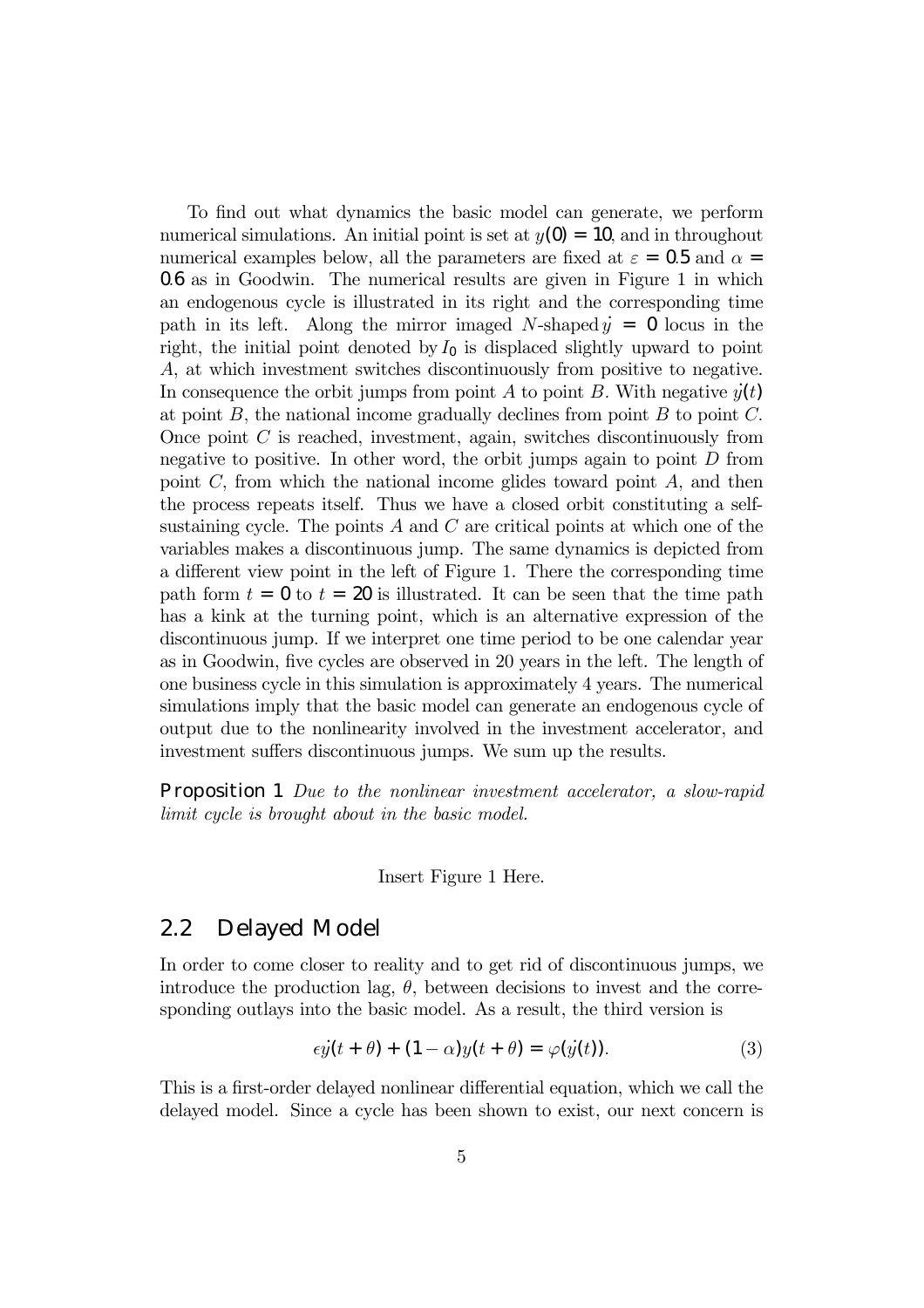whether such a lag affects characteristics of the slow-rapid cycle observed in the basic model. To put it more concretely, we will address the questions: what effects the lag causes on the kink, length and amplitude of the cyclical fluctuations?

Goodwin refers nothing to dynamics generated by the delayed model. Furthermore, to the best of our knowledge, any analytical solutions of the delayed model are not successfully constructed yet. However, it is possible to investigate dynamics of the model with the aid of numerical simulations. For this reason, we conduct simulations with various values of the production lag and then compare the one result with the other. By doing so, we can reveal what effects the lag can produce.

In Figure 2, we exhibit four time paths from  $t = 0$  to  $t = 20$  associated with different values of  $\theta$  in the left and the corresponding limit cycles in the right.<sup>1</sup> For all these simulations, we choose the same initial condition  $(i.e., y(0) = 10)$  and the same parameter values as in the last simulations but the different values of the production lags. As can be observed in the left of each figure, the length of a one-period gets longer as the production lag gets larger.<sup>2</sup> To put it more concretely, we have the following numerical results. In Figure 2A,  $\theta = 0.125$  and there are four cycles within the 20 time-period, so that one cycle is lengthened to 5 years. In Figure 2B, the lag is doubled to be  $\theta = 0.25$  and there are approximately three and a quarter cycles implying the 6 years cycle. In Figure 2C,  $\theta = 0.5$  and there approximately two and a three-quarter cycles, so that the length of the cycle is approximately 7 years. In Figure 2D,  $\theta = 1$  and there are a bit-longer-than-two cycles, so that the length of the cycle is 9 years or so. It is found from these simulation results with the one of the basic model that the length of the business cycles changes, roughly speaking, from 4 years to 10 years according as the length of production lag gets larger from zero to one. In his simulations, Goodwin points out that the length of the whole cycle is 10.7 years, the upswing is prolonged to 6.5 years and the downswing shorted to 4.2 years. Although it is not clear from these time paths in Figure 2 below, the asymmetry of the upswing and downswing is also observed in our simulations. When  $\theta = 1$ , careful observation reveals that the cycle has a 9-years period, its upswing is lengthened to 4.8 years and its downswing to 4.2 years. The similar results

<sup>&</sup>lt;sup>1</sup>Since one unit of time is assumed to equal to one year, "20 years" is long enough to see the lag-effects on business cycles.

 $2$ As explained in Goodwin (1951, p.15), there are economic justification to set values of structural parameters at  $\epsilon = 0.5$ ,  $\alpha = 0.6$  and  $\theta = 1$ . It may be unfair to Goodwin to change values of  $\theta$ , taking other parameter values equal. We, however, believe to derive the qualitatively similar results even if we make proper adjustments.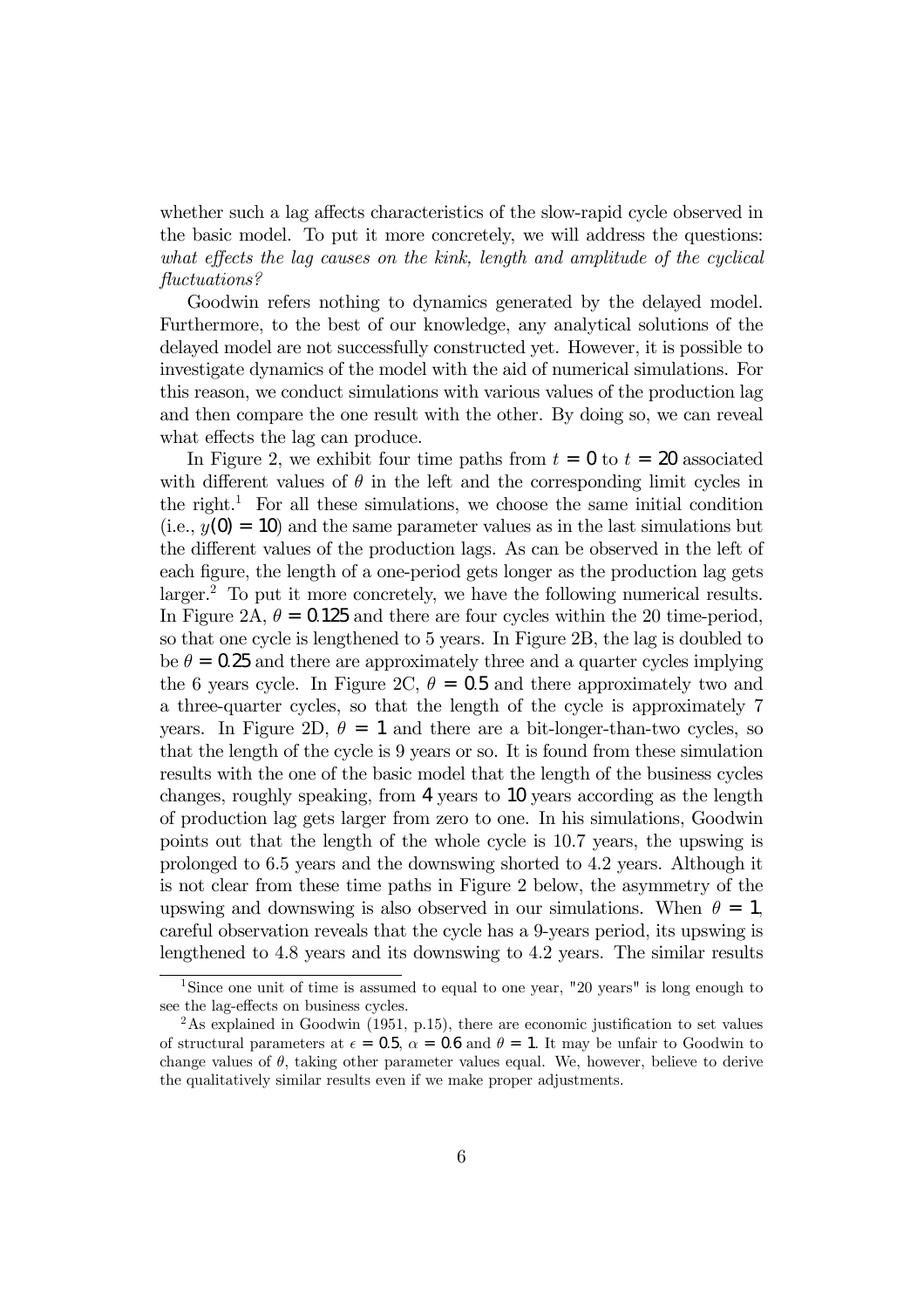are obtainable in other simulations.

#### Insert Figure 2 Here

In the right of each figure, a limit cycle is illustrated in the phase space in which we plot the national income on the vertical axis and its time derivative on the horizontal axis. Figure 3 juxtaposes these limit cycles. Comparing these limit cycles, we find that the limit cycle changes its shape from a parallelogram-wise cycle to a vertically longer ellipse as the production lag increases from zero to unity (that is, the width of the cycle gets smaller and the length gets longer). Since the peak and bottom of the output-cycle are reached at the point where the time derivative is zero, the amplitude of the cycle is the distance between two points at which the limit cycle crosses the vertical axis. We also find that the amplitude of the cycles grows larger and the rate of output change becomes less as the production lag gets longer. These numerical results are summarized in

**Proposition 2** In the delayed model, the production lag has the effects to make the length of the business cycle longer and the amplitude larger.

Insert Figure 3 Here.

### 2.3 Approximated Model

To investigate the effect of the production lag on the emergence of cyclical development of output, Goodwin expands the delayed nonlinear differential equation with respect to  $\theta$  and then gets the following second-order nonlinear differential equation as his forth version,

$$
\epsilon \theta \ddot{y}(t) + [\epsilon + (1 - \alpha)\theta] \dot{y}(t) - \varphi(\dot{y}(t)) + (1 - \alpha)y(t) = 0. \tag{4}
$$

We call it the approximated model. One way to learn about the movement of output is to integrate numerically on a computer for any given set of initial conditions on y and y. Our interest in this subsection is not on the specifics of how  $y$  wonders about in the short run but is in understanding whether the displaced output eventually return to its stationary point or not. Namely, we raise the question of the stability, which can be resolved without solving the nonlinear equation.

To this purpose, we introduce a new variable,  $x(t)=\dot{y}(t)$ , and then transform the second-order nonlinear differential equation into a two-dimensional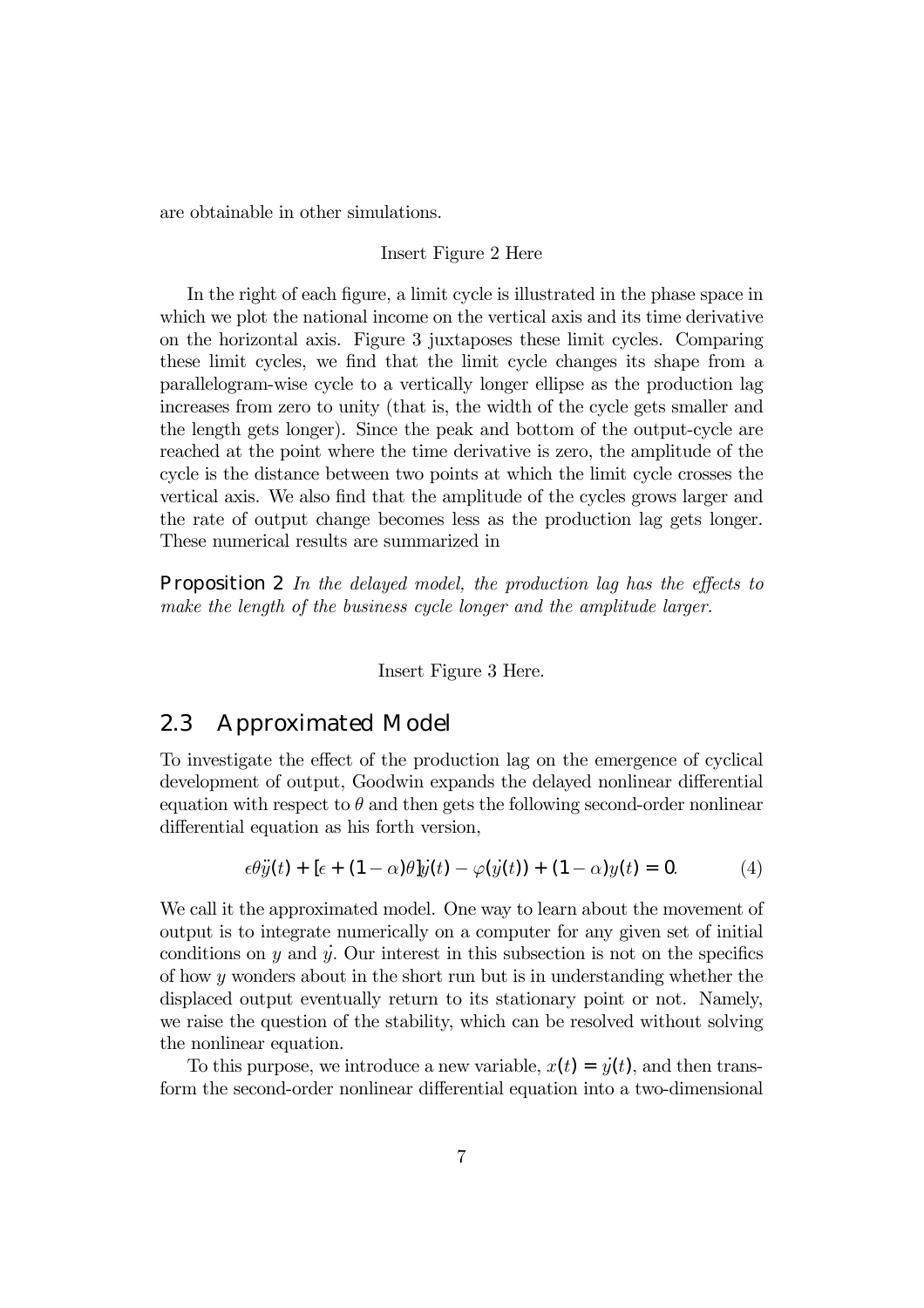nonlinear system that can be put, after arranging terms, into the form,

$$
\begin{cases}\n\dot{x}(t) = \frac{1}{\epsilon \theta} \left\{ \varphi(x(t)) - [\epsilon + (1 - \alpha)\theta]x(t) - (1 - \alpha)y(t) \right\}, \\
\dot{y}(t) = x(t).\n\end{cases} \tag{5}
$$

On the  $(x, y)$  plane, the  $y(t) = 0$  locus is identical with the vertical axis while the  $\dot{x}(t)=0$  locus becomes the mirror imaged N-shaped curve and passes through the origin. Thus the 2D-dynamical system possesses a unique stationary point,  $(x, y) = (0, 0)$ , at which both loci cross each other.

We now proceed to stability analysis of the approximated system to give insight into the qualitative behavior in a neighborhood of the stationary point. By developing a local version of the system around the stationary point, we obtain the Jacobi matrix of the planar system,

$$
J = \begin{bmatrix} \frac{1}{\epsilon \theta} \left\{ \varphi^{\theta}(0) - [\epsilon + (1 - \alpha)\theta] \right\} & -\frac{1 - \alpha}{\epsilon \theta} \\ 1 & 0 \end{bmatrix}.
$$

The characteristic equation is

$$
\lambda^2 - \frac{k}{\epsilon \theta} \lambda + \frac{1 - \alpha}{\epsilon \theta} = 0,
$$

where we set  $k = \varphi^0(0) - [\epsilon + (1 - \alpha)\theta]$ . The characteristic roots are computed to be

$$
\lambda_{1,2} = \frac{1}{2} \left\{ \frac{k}{\epsilon \theta} \pm \sqrt{\left(\frac{k}{\epsilon \theta}\right)^2 - \frac{4(1-\alpha)}{\epsilon \theta}} \right\}.
$$

It follows that the product of the characteristic roots is positive due to the assumptions imposed on parameters,  $0 < \alpha < 1$  and  $(\epsilon, \theta) > 0$ ,

$$
\lambda_1\lambda_2=\frac{1-\alpha}{\epsilon\theta}>0,
$$

and thus excludes that the stationary point is a saddle point. It also follows that the sum of the characteristic root can be either positive or negative according to whether the slope of the investment function at the stationary point is larger or smaller than the sum of other parameter values,

$$
\lambda_1 + \lambda_2 = \frac{1}{\epsilon \theta} \left\{ \varphi^0(0) - \left[ \epsilon + (1 - \alpha) \theta \right] \right\} \, R \, 0.
$$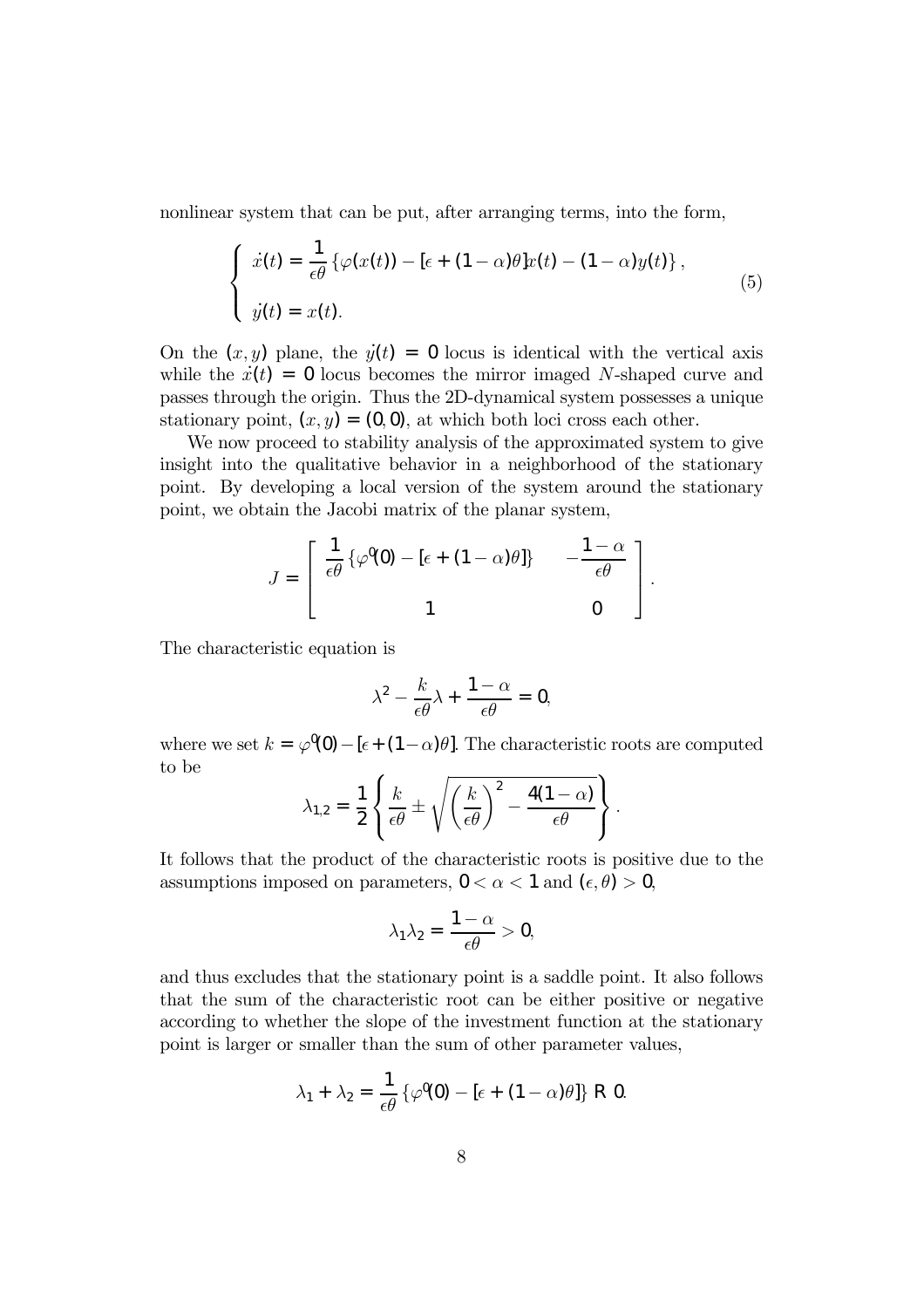The stationary point is locally stable or unstable according to whether the sum of terms in braces is negative or positive.

Putting this result in a different way, we can say that the parameter region is divided into two subregions, the stable one and the unstable one, by the critical line satisfying

$$
v = [\epsilon + (1 - \alpha)\theta], \tag{6}
$$

where  $v = \varphi^0(0)$ . It depends on the value of the discriminant of the characteristic equation whether the local dynamics is oscillatory or monotonic. The locus along which the discriminant is zero is determined by

$$
v = \left[\epsilon + (1 - \alpha)\theta\right] \pm 2\sqrt{(1 - \alpha)\varepsilon\theta},\tag{7}
$$

that distinguishes the parameter region for real roots from the one for complex roots. These two loci divide the parameter region as shown in Figure 4 in which MS and MU mean monotonic stable and unstable while OS and OU mean oscillatory stable and unstable. There, we plot  $\theta$  on the horizontal axis and v on the vertical axis. For combinations of parameters,  $\theta$  and v, in either the light-gray region or the dark-gray region, the characteristic roots are complex and thus the system produces fluctuations. Moreover, the fluctuations are explosive for the combinations in the light-gray region and damped for the one in the dark-gray region. On the other hand, for the combinations of  $\theta$ and  $v$  in the white regions, the characteristic roots are real and thus the system produces monotonic dynamics that is convergent or divergent according to whether the combination is in the lower-white region or the upper-white region. Figure 4 also implies that the approximated model may produce qualitatively the same dynamics as  $v$  increases irrespective of a choice of the production lag. Namely, given  $\theta$ , it generates stable monotonic dynamics, stable oscillatory dynamics, unstable oscillatory dynamics and then stable monotonic dynamics as  $v$  increases from zero.

#### Insert Figure 4 Here

Thus far, there have been a lot of studies that focus on cyclic dynamics of the approximated model when the stationary point is locally unstable, that is, the parameters are selected from the region above the critical line (6) of Figure 4. On the other hand, little attention has been given to the case in which the stationary point is stable. In consequence, little is known about dynamics for the parameter configurations selected from the region below the critical line (6). We move one step forward and address the following question: what can be said about the global dynamics of the approximated model when the stationary point is locally stable?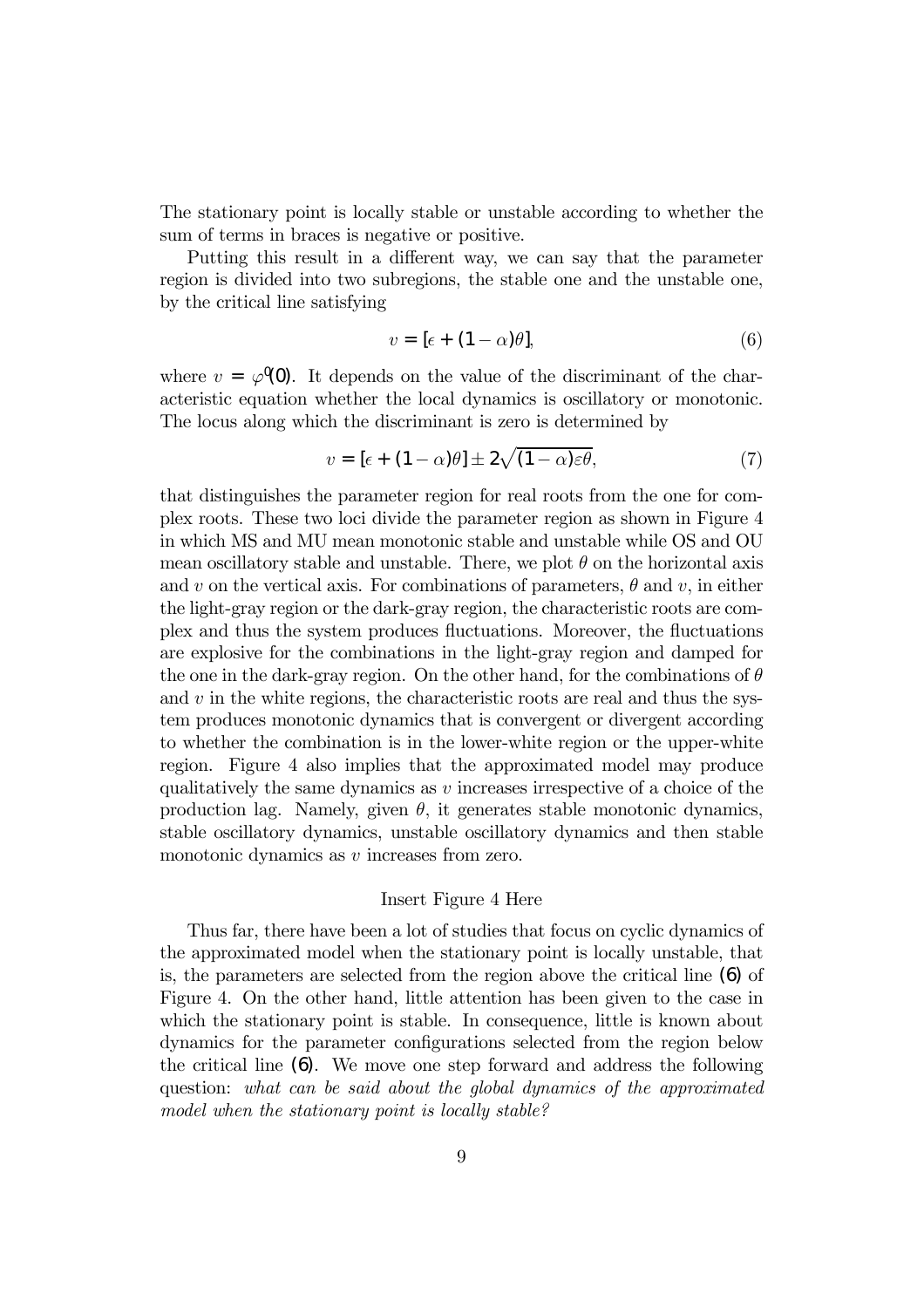## 3 Coexistence of Multiple Cycles

To answer the question we raise just above, we first assume that the fixed point is locally stable and then demonstrate coexistence of a stable stationary point, a unstable limit cycle and a stable limit cycle. In what follows, we select a slope of the investment function evaluated at the stationary point as a bifurcation parameter and concern a possibility of the supercritical bifurcation in Section 3.1. With use of an unstable limit cycle to be shown to exist, we construct an invariant set in the state space and apply the Poincaré-Bendixson theorem to find a stable limit cycle that encloses the unstable limit cycle in Section 3.2.

### 3.1 Hopf Cycle

We investigate, with the help of Hopf bifurcation theorem, whether there exists an unstable limit cycle in the approximated model. According to the theorem, the Hopf bifurcation occurs if the complex conjugate roots cross the imaginary axis. Apparently, the characteristic roots are complex conjugate with zero real part if  $k = 0$ . As there are no other roots in twodimensional system, the consideration of the existence of closed orbits is complete if the eigenvalues cross the imaginary axis with non-zero speed at the bifurcation point. Though there may exist several possibilities to parametrize the approximated model, it seems interesting to choose the slope of the investment function evaluated at the stationary point as the bifurcation parameter.

Since we assume the local stability (i.e.,  $\varphi^{\mathbb{I}}(0) < \epsilon + (1 - \alpha)\theta$  where  $\alpha$ ,  $\epsilon$  and  $\theta$  are given) in this section, it can be directly seen that there exists a value  $v_0 = \varphi^0(0)$  for which

$$
v_0 - [\epsilon + (1 - \alpha)\theta] = 0,
$$

implying that the complex conjugate cross the imaginary axis. As for  $v>v_0$ , respectively  $v < v_0$ , the real part becomes positive, respectively negative. Hence,  $v_0$  is indeed a bifurcation value of the approximated model. According to the Hopf bifurcation theorem, these establishes the existence of closed orbits in a neighborhood of the stationary point  $(0,0)$  at  $v = v_0$ <sup>3</sup>.

The Hopf theorem, however, is somewhat ambiguous about the nature of the closed orbit. There are two possibilities, one is that orbits spiral outward from the stationary point toward a stable limit cycle, namely, the subcritical

<sup>3</sup>See Lorenz (1993) for the Hopf bifurcation theorem, the stability index and the following coordinate transformations..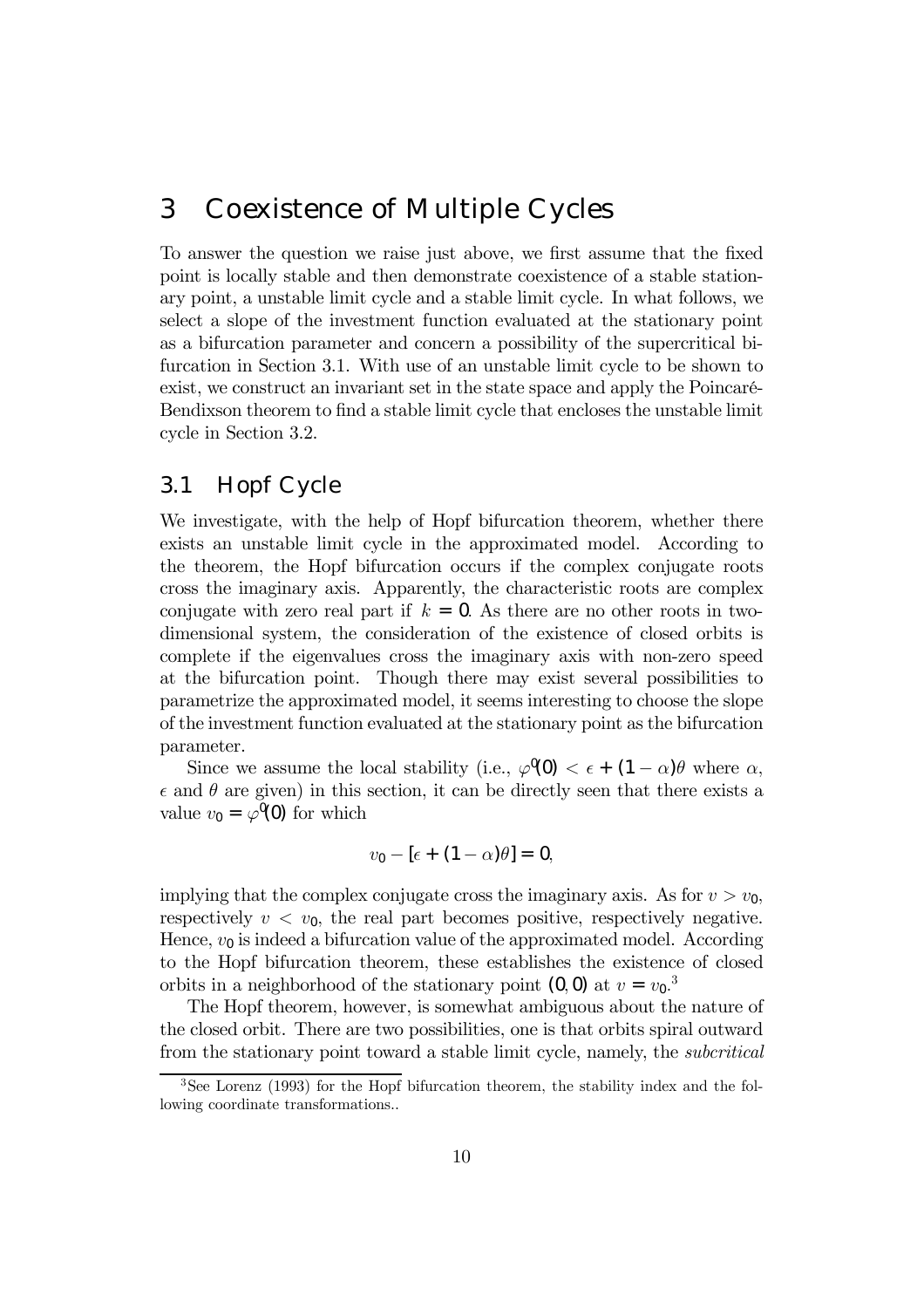bifurcation, and the other is that all orbits starting inside the cycle spiral in toward the stationary point, namely, the supercritical bifurcation. To make the distinction between the sub- and super-critical Hopf bifurcation, we check the stability of the cycle by calculating the stability index.

The approximated model can be written as

$$
\left(\begin{array}{c}\n\dot{x} \\
\dot{y}\n\end{array}\right) = J\left(\begin{array}{c}\nx \\
y\n\end{array}\right) + \left(\begin{array}{c}f(x) \\
0\n\end{array}\right)
$$

where J is the Jacobian defined above, and  $f(x)$  is a nonlinear term that can be derived as

$$
f(x) = \frac{1}{\varepsilon \theta} \left\{ \varphi(x) - \varphi^{0}(0)x \right\}.
$$

In order to transform the approximated model into the normal form, we make the coordinate transformation,

$$
\left(\begin{array}{c} x \\ y \end{array}\right) = D\left(\begin{array}{c} u \\ v \end{array}\right) \text{ with } D = \left(\begin{array}{cc} 0 & 1 \\ -\sqrt{\frac{\varepsilon \theta}{1 - \alpha}} & 0 \end{array}\right).
$$

Since the matrix D transforms the coordinate system  $(x, y)$  into a new coordinate system  $(u, v)$ , the approximated model is put into

$$
\begin{pmatrix}\n\dot{u} \\
\dot{v}\n\end{pmatrix} = \begin{pmatrix}\n0 & -\sqrt{\frac{1-\alpha}{\varepsilon\theta}} \\
\sqrt{\frac{1-\alpha}{\varepsilon\theta}} & 0\n\end{pmatrix} \begin{pmatrix}\nu \\
v\n\end{pmatrix} + \begin{pmatrix}\n0 \\
f(v)\n\end{pmatrix}
$$

It is well-known that the stability of the emerging cycle depends on up to third-order derivatives of the nonlinear function,  $f(v)$ . In the approximated model, the stability index is calculated as

$$
I=\frac{1}{16\varepsilon\theta}\varphi^{000}(0)>0.
$$

The direction of the inequality indicates that the emerging cycle encloses the stable stationary point and is repelling (i.e., unstable). It follows that a subcritical Hopf bifurcation occurs for  $v < v_0$  in the approximated model. We sum up the result obtained.

**Proposition 3** Given the stability of the stationary point, there exists an unstable limit cycle that encloses a stable equilibrium in the approximated model.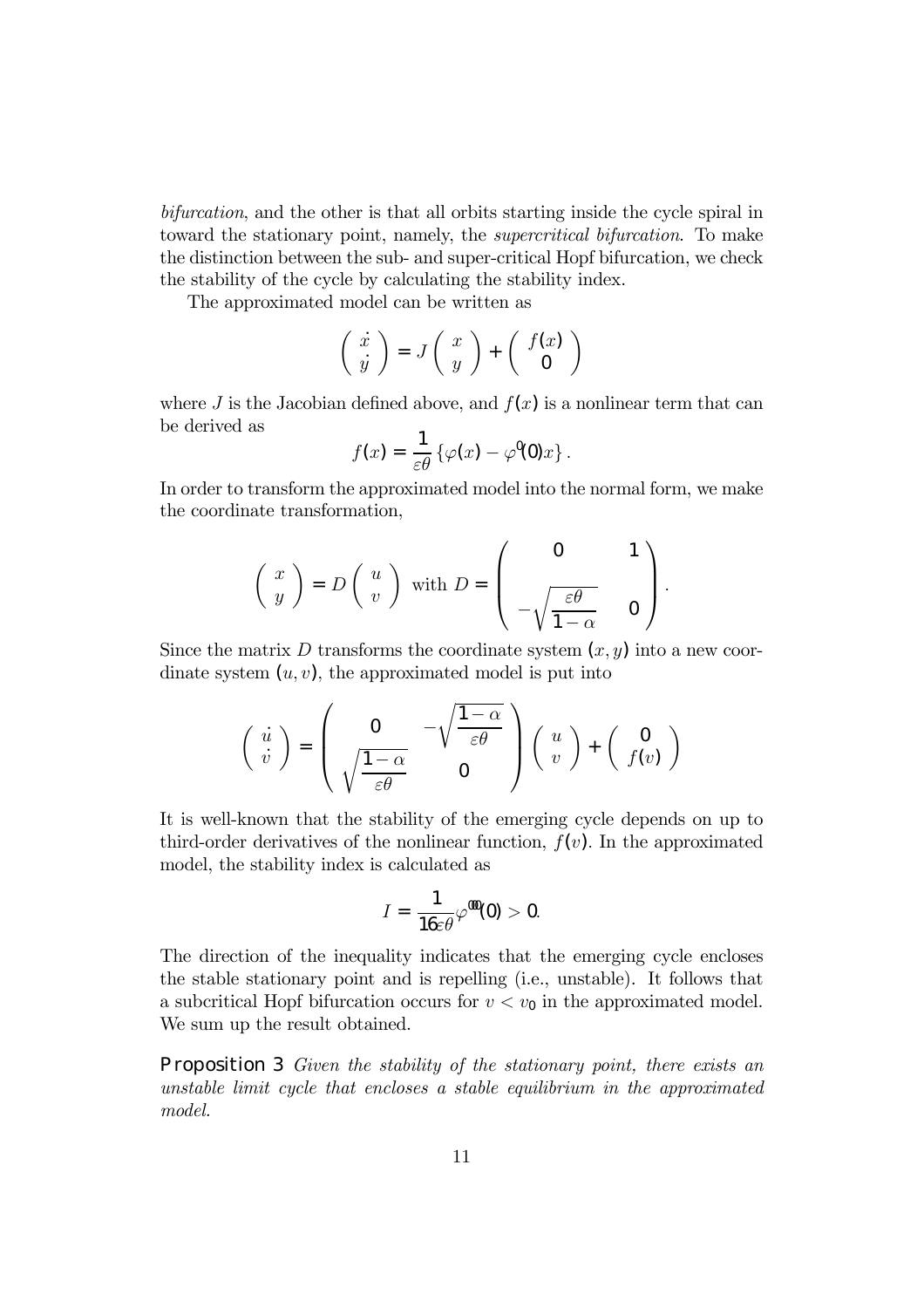### 3.2 Stable and Unstable Limit Cycles

Taking  $v$  to be less than  $v_0$  for which the stationary point is stable, we concern a number of a limit cycle in this subsection. As shown above, a unstable limit cycle exists for  $v < v_0$  due to the Hopf theorem. We proceed to show an existence of a stable limit cycle that encloses the unstable Hopf cycle when the stationary point is locally stable.

We construct an invariant set in such a way that once an orbit enters the set, it cannot later escape at some future time and then apply the Poincaré-Bendixon theorem to examine whether a stable cycle can arise in the set. A typical application of the theorem is to the case in which there is a single unstable equilibrium in some invariant set. Remove a neighborhood of the stationary point in which all orbits move away from it. Then the theorem ensures that the remaining set must contain a limit cycle.<sup>4</sup> Since the stationary point is now assumed to be stable in the approximated model, we need another considerations for searching for such an invariant set.

In Figure 5, we may find a point A so high on the vertical axis that an orbit starting there comes back to meet the vertical axis at a lower point  $E$  after crossing not only the horizontal axis at points  $B$  and  $D$  but also the vertical axis at point C. Consider a region bounded by ABCDEA and an open region bounded by the unstable limit cycle that is shown to exist in Section 3.1. Then the invariant set to be considered can be constructed by deleting the latter region from the former region. The result is shown in Figure 5 in which the shaded region represents the invariant set. The boundary of the inner white region corresponds to the unstable limit cycle that srrounds the stable stationary point. The shaded region thus has no stationary point, and any orbit starting inside the region stays within its inside. Two orbits, one starting at point  $a$  and the other at point  $b$ , are examples that are shown to remain inside of the invariant set and converge to the same limit cycle, illustrated as a bold curve. On the other hand, it can be seen that a dotted orbit starting at point c located inside of the white region spirals toward the stationary point. Formally, the Poincaré-Bendixson theorem guarantees an existence of one stable cycle in the shaded region. Summing up the results with Proposition 3 yields the following results.

Proposition 4 Given the stability of the stationary point, a stable limit cycle coexists with an unstable limit cycle that encloses a stable equilibrium point in the approximated model.

#### Insert Figure 5 Here

<sup>4</sup>See Chaper 2.2 of Lorenze (1993) for an example.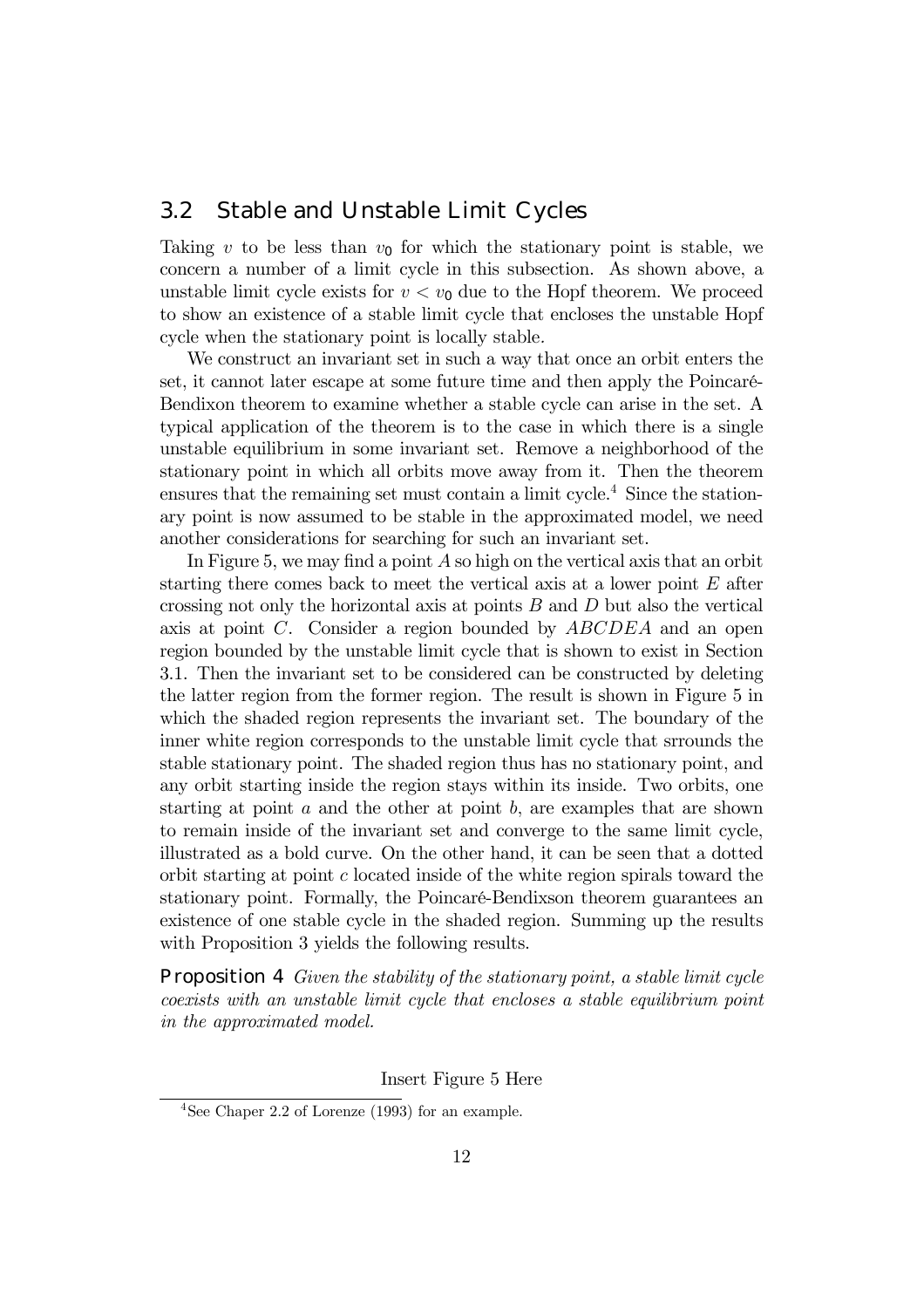In Figure 6, we present a bifurcation diagram in which the amplitude of the cycle is on the vertical axis and  $v$  as bifurcation parameter on the horizontal axis.  $v_u$  is the critical value for which the approximated model loses its stability, and its stationary point is replaced by a limit cycle. For  $v>v_u$ , the model is destabilized for small perturbations so that any orbit moves away from the stationary point. Nonlinearity of the model prevents it from diverging globally but leads to a unique stable limit cycle. This is essentially the same cycle as the one that Goodwin demonstrates by applying the Lienard method. On the other hand, for  $v < v_u$ , it is locally stabilized but generates an unstable cycle as well as a stable cycle for  $v$  in the interval [ $v_s, v_u$ ]. It can be seen that as v decreases from  $v_u$ , the amplitude of the inner unstable cycles increases and the one of the outer stable cycle decreases.  $v_s$ is the other critical value for which two cycles coincide each other. For a lower  $v < v_s$ , limit cycles no longer exit.

Coexistence of multiple cycles and a stable stationary point reminds us "corridor stability," the notion of which was introduced by Leijonhufvud [1973]. It implies that a dynamical system is stable for small perturbations but unstable for large perturbations. The inside of white circle region in Figure 5 is the corridor in which the stationary point is stable. Thus, if perturbations around the stationary point are small enough not to take orbits out of the corridor, the restoring effect of the model works to return to the stationary point. To the contrary, if perturbations are large enough to take orbits outside the corridor, the lasting effect of the model leads to persistent cyclic fluctuations. The foregoing numerical analysis indicates that non-linearity of investment function can be a source of corridor stability in Goodwin's approximated model.

Insert Figure 6 Here

## 4 Concluding Remarks

We investigate the characteristics and the robustness of Goodwin's business cycle in this study. It is confirmed numerically that the nonlinearity of the investment function generates cyclical fluctuations of output as shown in Figure 1 and summarized in Proposition 1. It is also confirmed numerically that the longer production lag makes the amplitude of the cycle larger and the length of its period longer as shown in Figure 2 and summarized in Proposition 2. Further, it is seen in Figure 6 that the amplitude of the cycle is sensitive to the nonlinearity of investment function and gets larger as the nonlinearity gets stronger. It is demonstrated analytically that cyclic fluctuations of output are brought about even when the stationary state is locally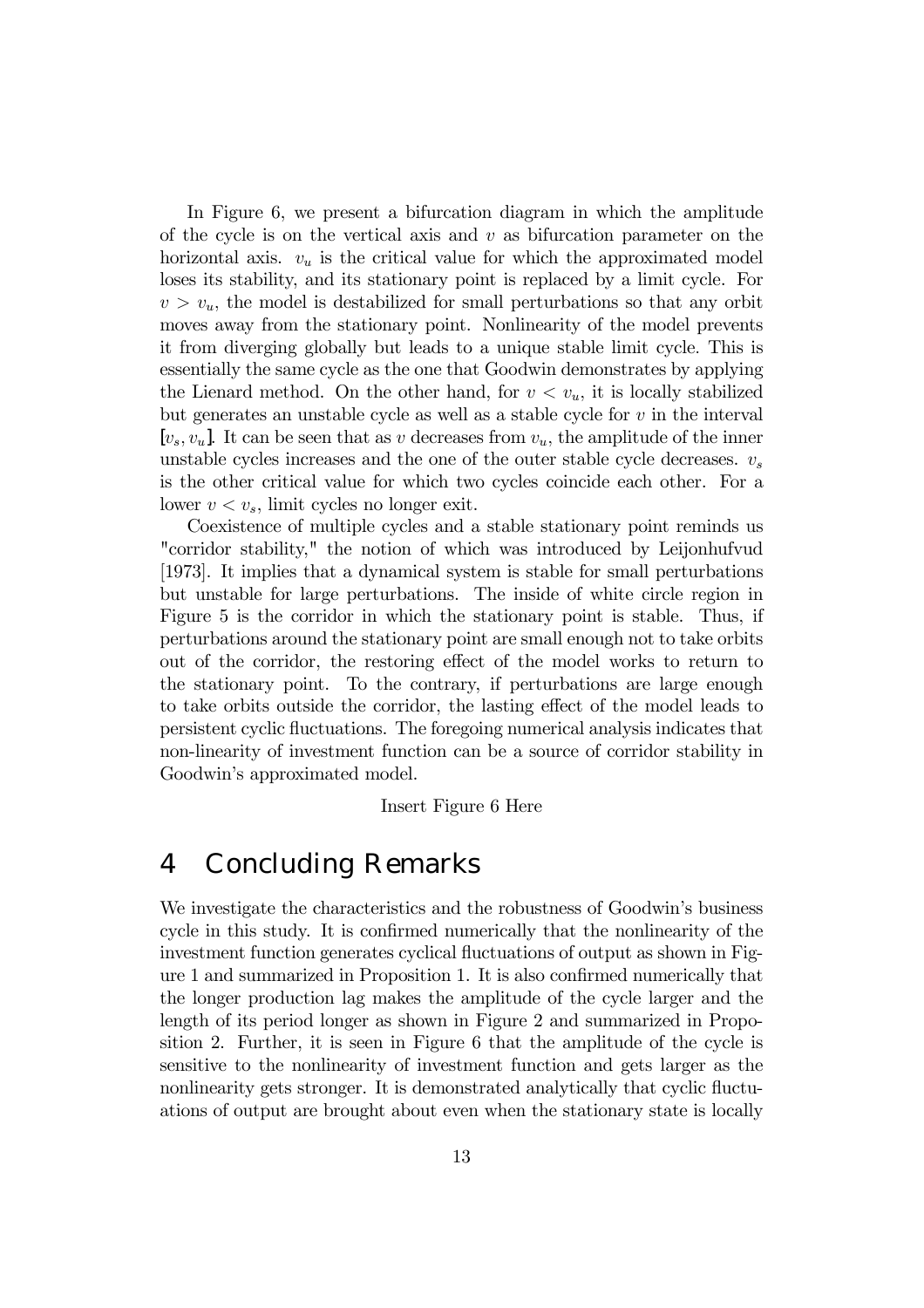stable as summarized in Propositions 2 and 3. Coexistence of multiple cycles and the stable stationary point implies the corridor stability of Goodwin's business cycle. This study complements the existing studies on Goodwin's business cycles, the studies on which focus mainly on circumstances in which the stationary state is locally unstable.

## References

- [1] Goodwin, R., "The Nonlinear Accelerator and the Persistence of Business Cycles," Econometrica, vol.19, 1-17, 1951.
- [2] Grasman, J., and J. Wentzel, "Co-existence of a limit cycle and an equilibrium in Kaldor's Business Cycle Model and its Consequences," Journal of Economic Behavior and Organization, vol.24, 369-377,1994.
- [3] Leijonhufvud, A., "Effective Demand Failures," Swedish Journal of Economics, 27-48, 1973.
- [4] Lorenz, H-W., Nonlinear Dynamical Economics and Chaotic Motion, Springer-Verlag, 1993.
- [5] Lorenz, H-W., "Goodwin's Nonlinear Accelerator and Chaotic Motion," Journal of Economics, vol. 47, 413-418, 1987.
- [6] Matsumoto, A., "A Non-linear Macro Model of Endogenous Inventory Oscillations," Research in Economics, vol.51, 101-129, 1997.
- [7] Puu, T., Attractors, Bifurcations, and Chaos, Second Edition, Springer-Verlag, 2003.
- [8] Sasakura, K., "The Business Cycle Model with a Unique Stable Limit Cycle," Journal of Economic Dynamics and Control, vol.20, 1763-1773, 1996.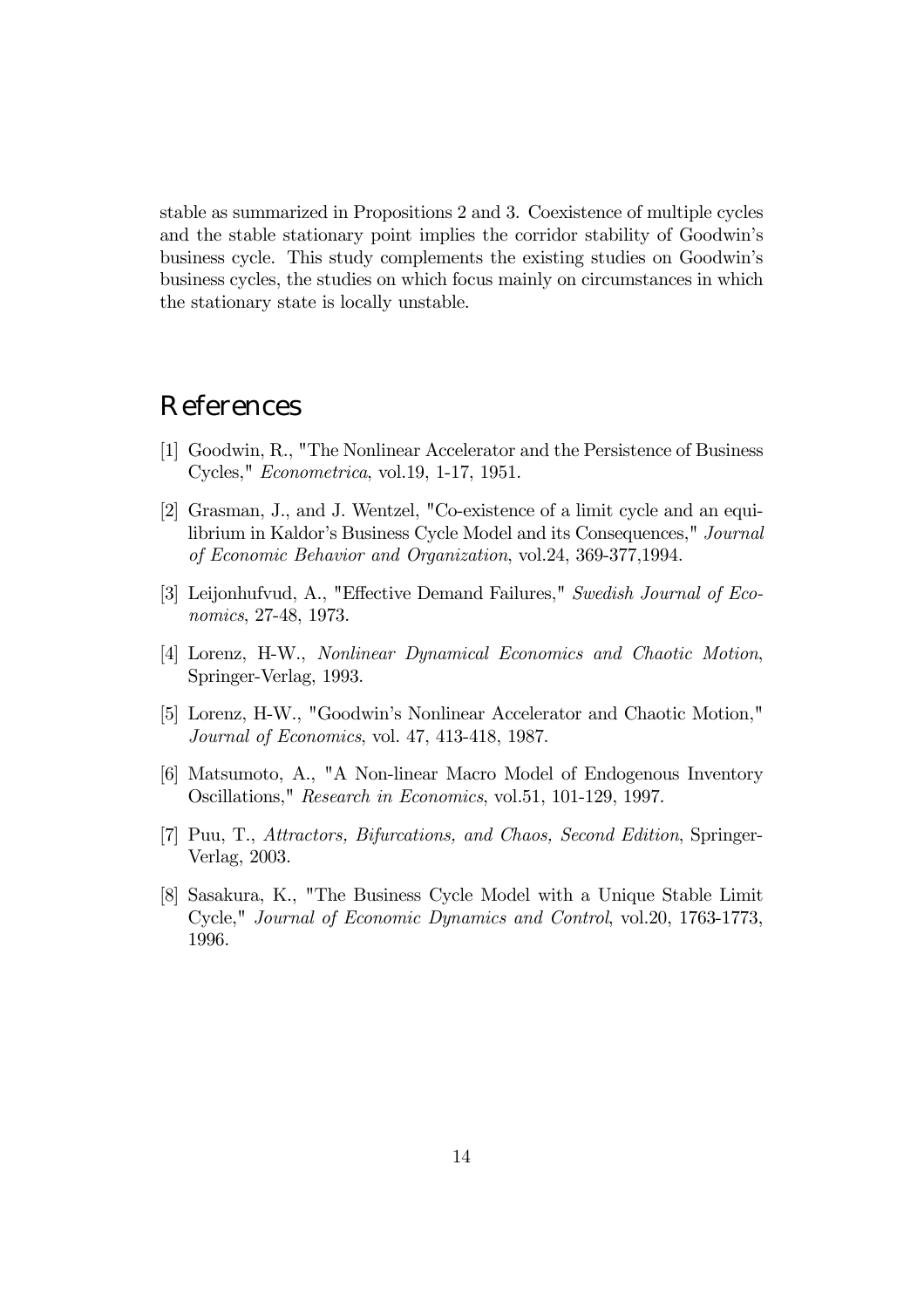

Figure 1. Endogeneous Cycle with Discontinuous Jumps.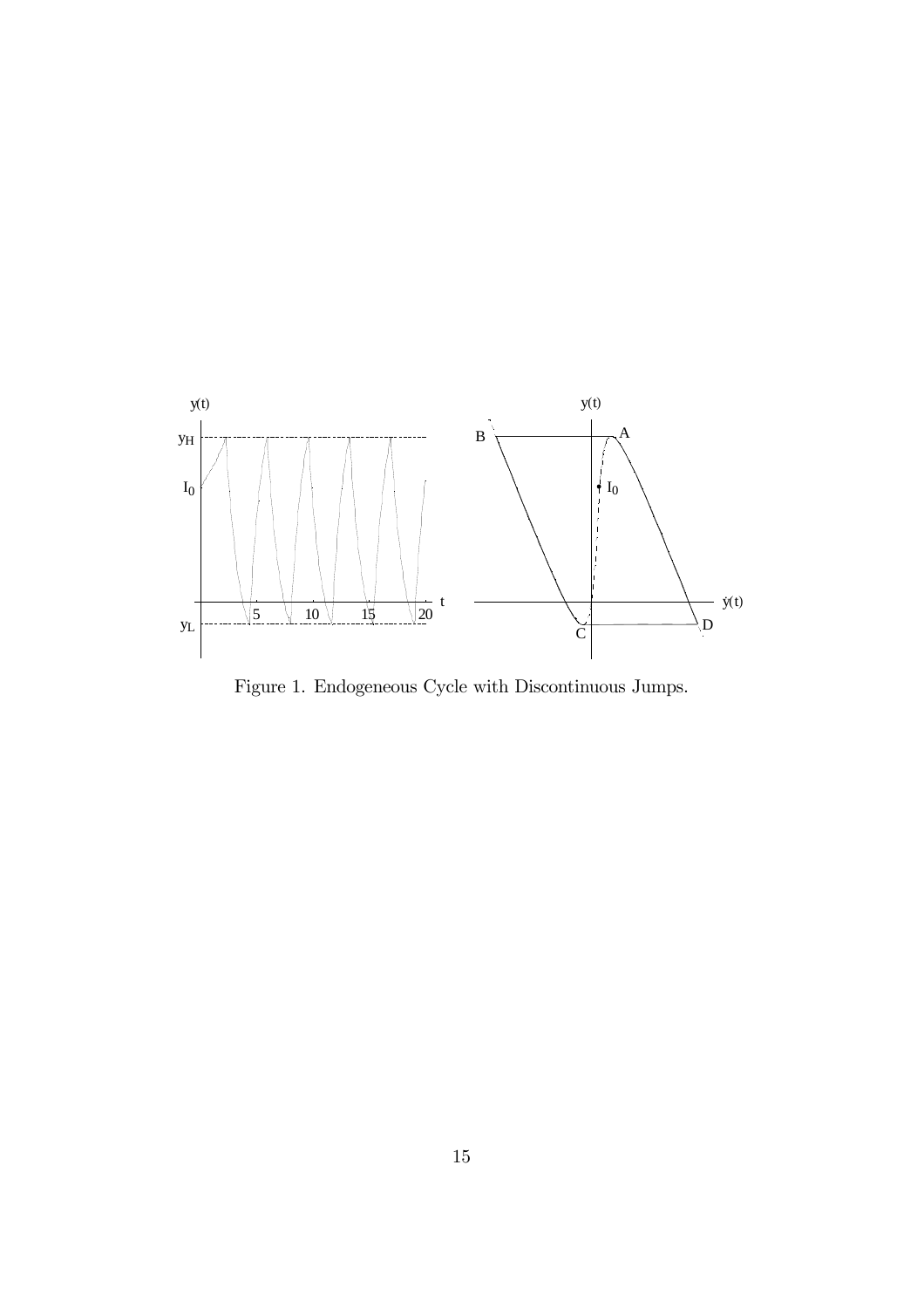

Figure 2A. Cyclical Fluctuations with  $\theta=0.125$ 



Figure 2B. Cyclical Fluctuations with  $\theta$  = 0.25.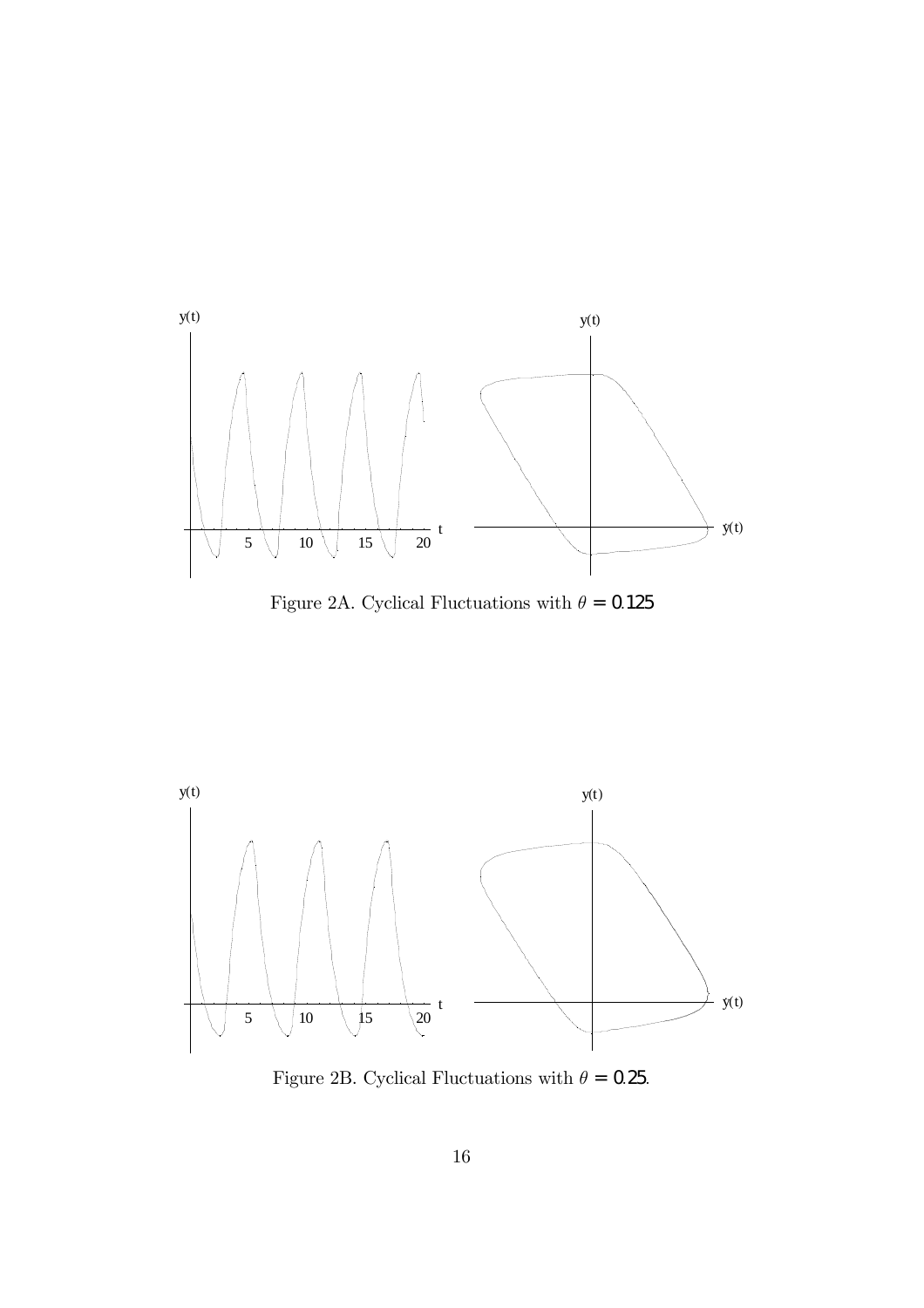

Figure 2C. Cyclical Fluctuations with  $\theta$  = 0.5.



Figure 2D. Cyclical Fluctuations with  $\theta = 1$ .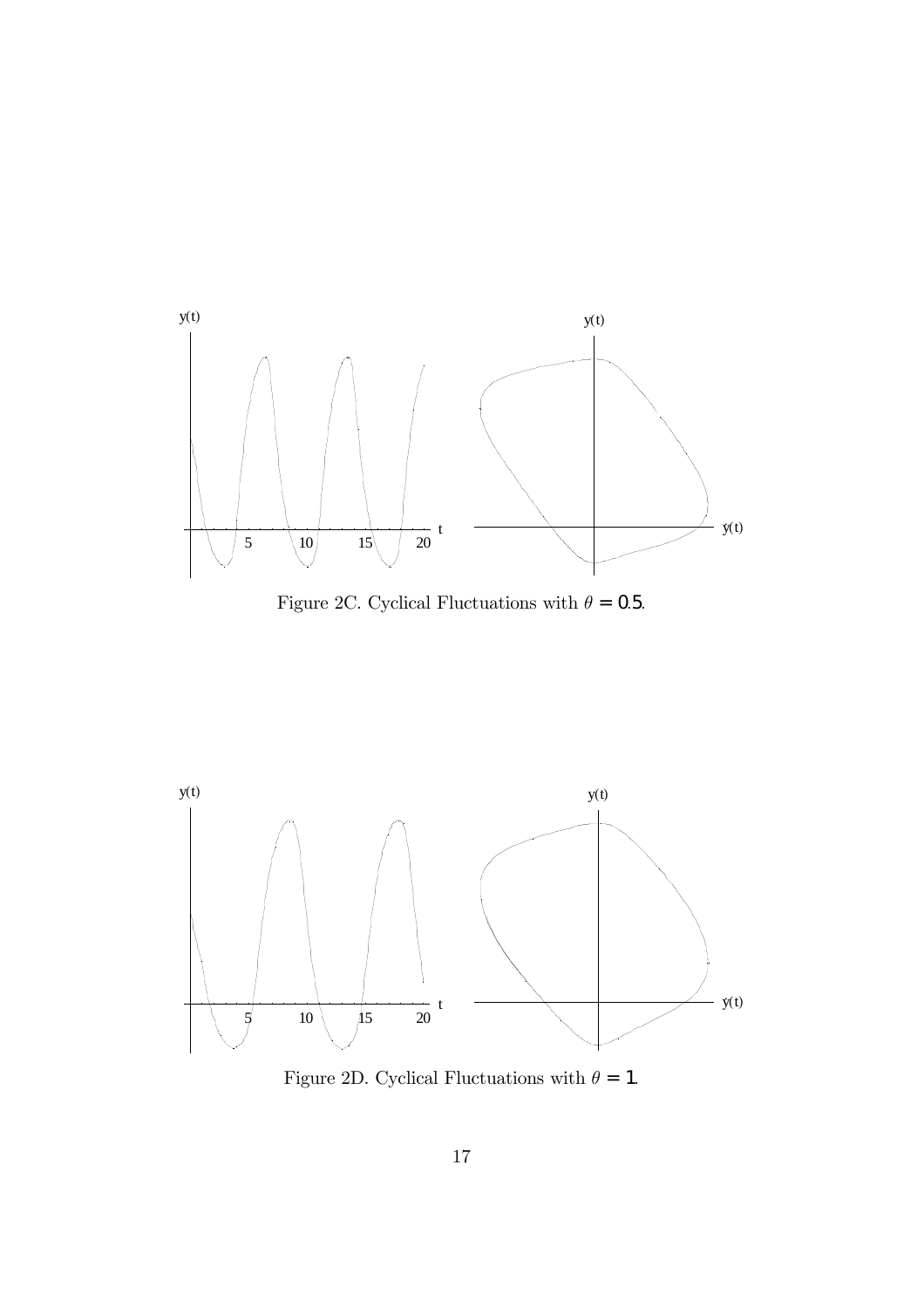

Figure 3. Juxtaposition of limit lycles with different lag.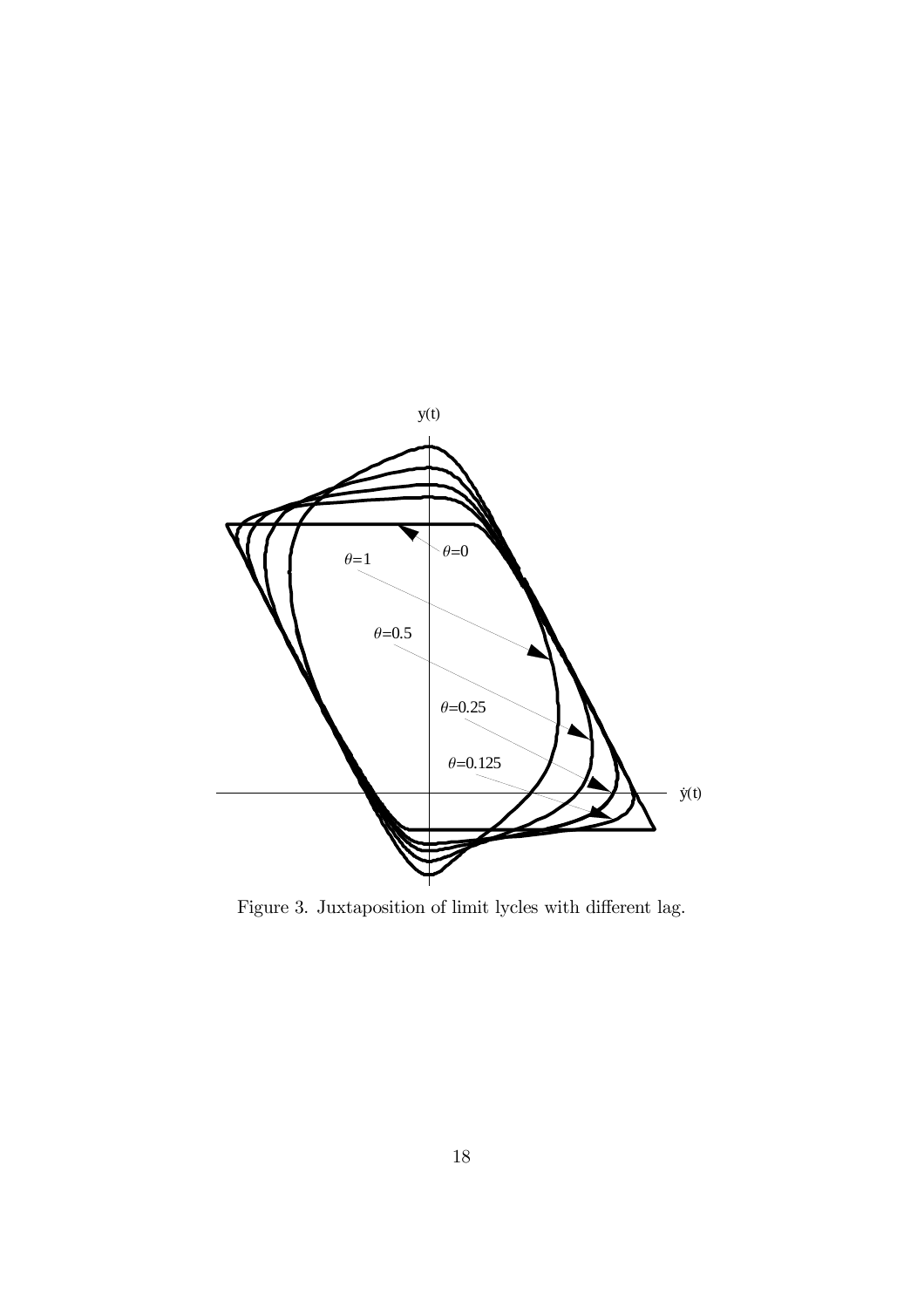

Figure 4. Division of the Parameter Region.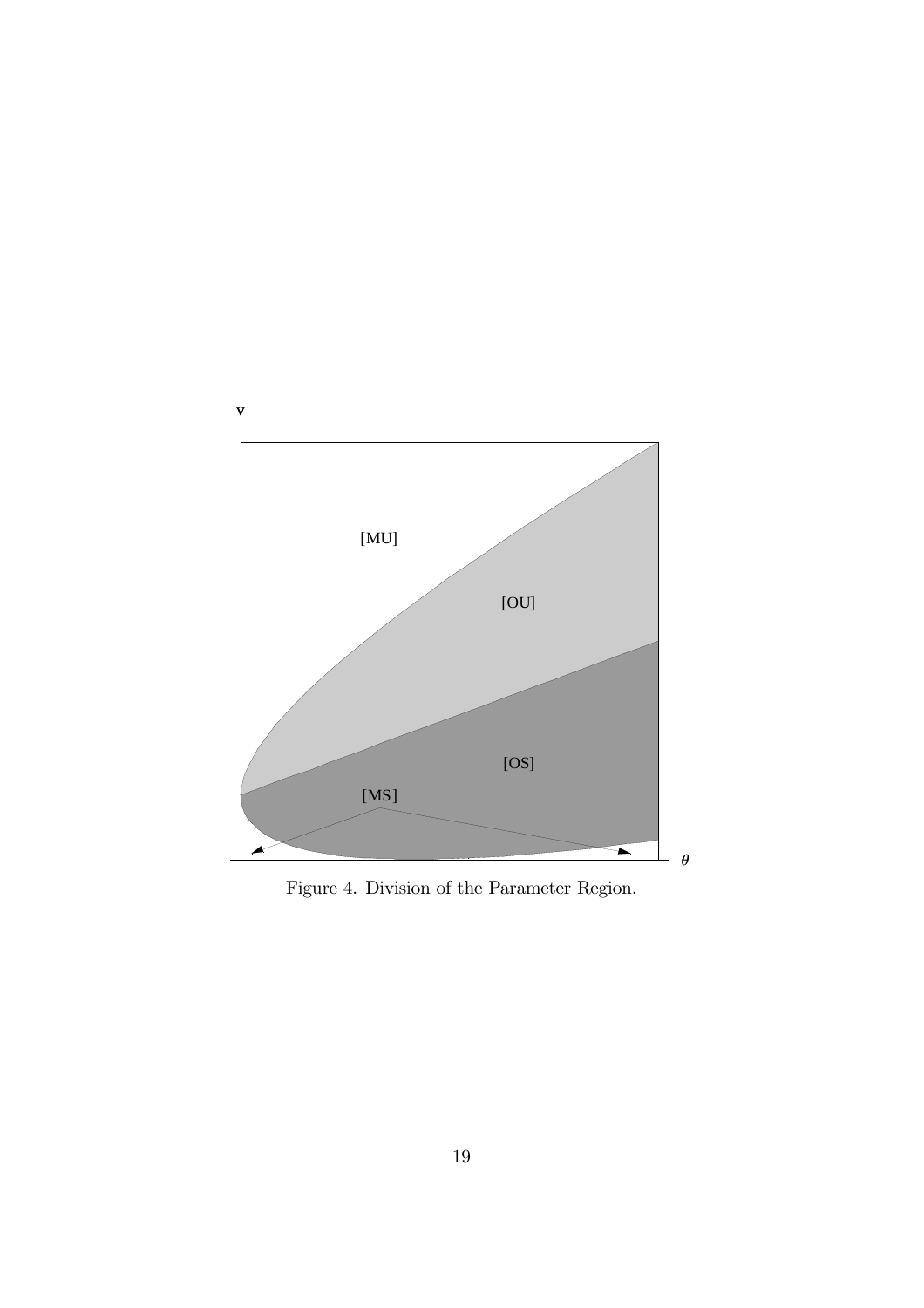

Figure 5. Coexistence of Limit Cycles.